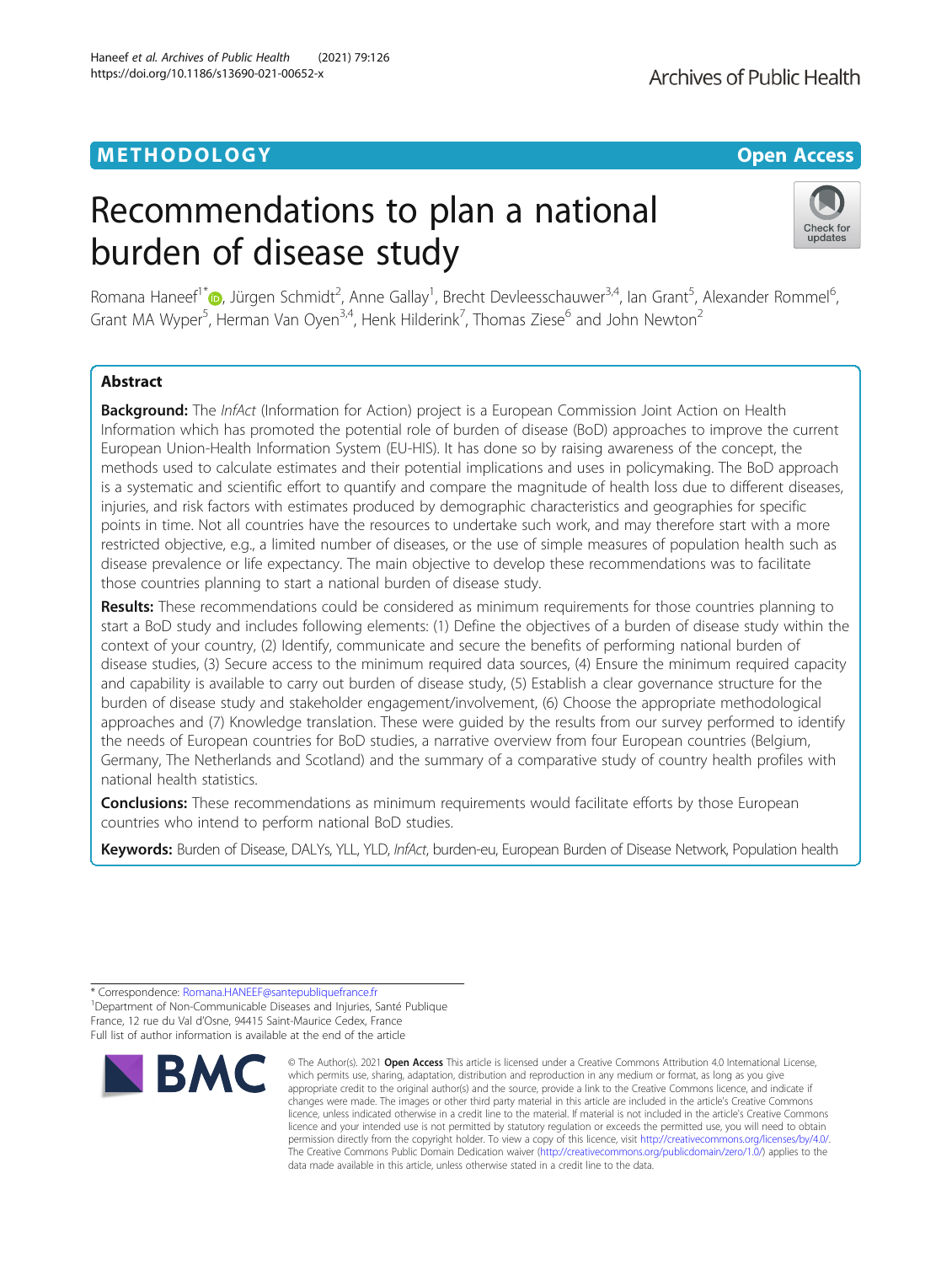# Background

InfAct (Information for Action) is a European Commission Joint Action on Health Information with 40 partners across the EU (European Union) Member States aiming to develop a more sustainable EU health information system through improving the availability of comparable, robust and policy-relevant health status and health system performance data [\[1](#page-7-0)]. Through a series of three dedicated workshops, this joint action has emphasized the potential role of burden of disease (BoD) assessment and supported countries with an interest in developing a BoD study but who may lack the relevant expertise and capacity. The main aim of the InfAct BoD workshops was to promote the use of BoD, and to help countries integrate these methods into their routine public health activities and policy making and to improve the current European Union-Health Information System (EU-HIS). The BoD approach also offers opportunities for improvement in current practice, such as clearer and more concise documentation, and standardization of methodologies between countries, to make BoD assessments within Europe more comparable. BoD approaches in general provide comparative assessment frameworks, which include the key metrics such as years of life lost (YLL), years lived with disability (YLD), and disability-adjusted life years (DALYs) [\[2](#page-7-0)]. These estimates transform standard measures such as prevalence and mortality rates into aggregated or integrated measures, e.g. by applying severity distributions and disability weights (DWs) and thus produces new insights and adds value to standard population health assessment. Since BoD estimates combine measures of mortality and morbidity, they allow comparisons to be made between a broad range of conditions. This means that (bearing in mind the limits of the methods) the population health impact of conditions that primarily cause premature loss of life can be compared on a like-for-like basis with conditions that cause prolonged reductions in health. Estimates may also vary considerably between areas of a country, so subnational estimates are important to describe and highlight variations and inequalities. These types of estimates are key resources to use in knowledge exchange processes with the aim of developing proportionate prevention and interventions strategies to improve overall, and inequalities, in population health at national and subnational levels. The BoD approach has many applications and produces useful outputs, which make sense to policy makers even if they do not fully understand the methods used. However, the data requirements are substantial, and the methods used to produce the summary estimates are complex. Multiple assumptions, methodological choices, and often compromises, must be made to integrate information of different types from many sources. For those countries who

do not want to undertake the task of preparing their own BoD estimates, it is possible to use readily available and recent national BoD estimates published by the Institute for Health Metrics and Evaluation (IHME). These are based on the well-resourced and long-standing Global Burden of Disease (GBD) study. However, data inputs into the GBD study do not always correspond to what stakeholders at national level consider the best available and most up-to-date information. The countries may also disagree with some of the assumptions made to generate BoD estimates. For these and other reasons, countries who have the resources and capability to do so have performed their own BoD studies [\[3](#page-7-0)–[6\]](#page-7-0).

For those countries who have limited resources, or no prior experience to undertake a BoD study, and intend to initiate a national BoD study in their country context, we propose some recommendations. These recommendations would support countries with a systematic approach for how to plan this study with restricted objectives (i.e. choose a limited number of diseases, use of simple measures of population health such as prevalence). To our knowledge, no such recommendations are available to guide countries to initiate, or plan, a national BoD study. The main objective to develop these recommendations was to facilitate those countries planning to start a national burden of disease study.

#### Burden-eu Network

In 2019, the burden-eu (European Burden of Disease Network) COST (European Cooperation in Science and Technology) Action (CA18218) was launched, with an aim to develop a technical platform to integrate and strengthen capacity in BoD assessment across Europe and beyond [[7\]](#page-7-0). The burden-eu COST Action has four priorities for intensified collaborations: (i) increased interaction between existing BoD efforts; (ii) technical capacity building at country level; (iii) a platform to support methodological advances; and, (iv) an actionable understanding of the process underlying knowledge translation  $[8]$  $[8]$ . Aforementioned, the *InfAct* project has emphasized the potential role of BoD assessment; supported countries interested in developing a BoD study and improved specific expertise to develop their capacity. This technical platform would support to achieve these objectives and would continue to establish and strengthen the scientific collaborations to integrate BoD approaches in routing public health activities.

#### Methods

To develop the recommendations to plan a national burden of disease study, we carried out three main activities under *InfAct* project: (1) a survey was performed to identify the needs of European countries to perform a national burden of disease (BoD) study (additional file [1](#page-6-0)),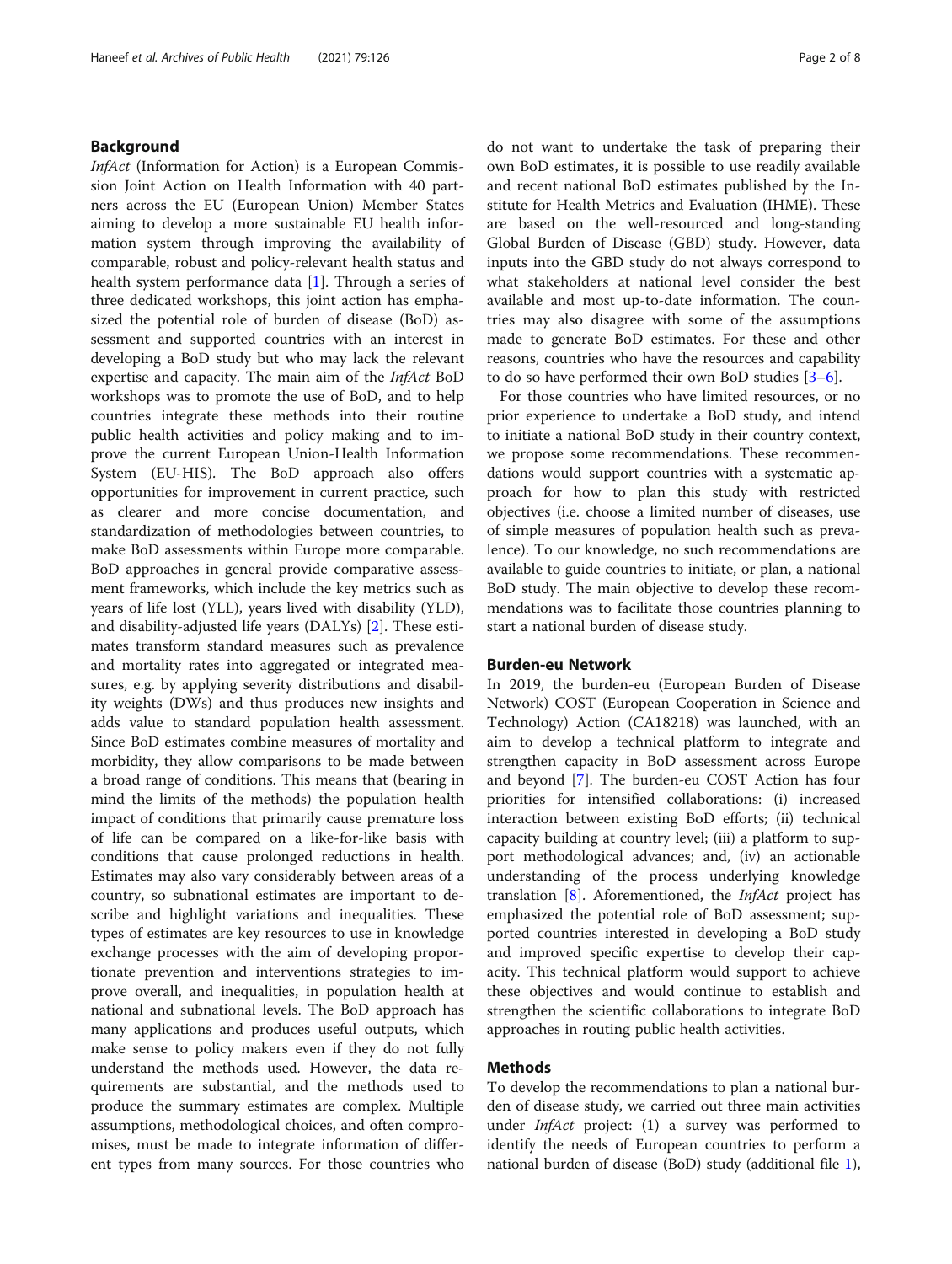(2) the InfAct project partners who are performing their own BoD studies (i.e., Belgium, Germany, The Netherlands and Scotland), were asked to provide an overview of key elements such as data sources used, methodological approaches applied, methodological challenges and related solutions, implication of BoD estimates in health policy and perspectives (additional file [2\)](#page-6-0) as a narrative overview, and (3) using the 'standard' GBD metrics available in the GBD 2017 study, we have extracted a series of country health profiles of European countries from IHME website [\(https://vizhub.healthdata.org/gbd-compare/](https://vizhub.healthdata.org/gbd-compare/) and [http://ghdx.healthdata.org/gbd-results-tool\)](http://ghdx.healthdata.org/gbd-results-tool). We asked the InfAct partners to compare these estimates with their national health statistics (additional file [3\)](#page-6-0).

Based on the results of these studies and the inputs from the experts of this domain, we developed these recommendations.

#### Results

# Outputs of burden of disease activities performed under InfAct

We performed a survey in May 2019 among European countries to identify the current needs to perform BoD studies (Additional file [1\)](#page-6-0). Among 25 participating countries, 72 % mentioned that they have not carried out any BoD study in the past and have no experience from which to develop a case study on BoD. A few have already performed national BoD studies (i.e. Belgium, Germany, The Netherlands and Scotland). These countries were asked to provide a narrative overview of their experience of performing BoD studies (Additional file [2](#page-6-0)) [[9\]](#page-7-0). These countries have calculated, or are calculating, BoD estimates not only at the national level but also at subnational levels. Their experience could support and guide others to initiate and integrate the burden of disease approaches into their routine public health activities. Then, we performed a study comparing the country health profiles (i.e., providing a measure of priority health conditions and risk factors, a summary breakdown of major causes, and an appreciation of health sector performance) from the GBD study with national health statistics [[10](#page-7-0)] (Additional file [3\)](#page-6-0). Many important differences were highlighted because countries were using different data sources compared with the GBD study, and different methods (such as differences in the standard population used in age-standardized rate calculations).

# Recommendations

In collaboration with experts from *InfAct* project and burden-eu network, we have developed some recommendations for countries who are planning to develop national BoD studies. These recommendations could be considered as minimum requirements for those countries planning to start a BoD study. These were guided by the

results from our survey performed to identify the needs of European countries for BoD studies, a narrative overview from four European countries (Belgium, Germany, The Netherlands and Scotland) [\[9\]](#page-7-0) and the summary of a comparative study of country health profiles with national health statistics [\[10](#page-7-0)]. Wide adoption of these recommendations could help harmonise and facilitate efforts by those European countries who intend to perform their national BoD studies.

# Define the objectives of a burden of disease study within the context of your country

The BoD study is "a systematic, scientific effort to quantify the comparative magnitude of health loss due to diseases, injuries, and risk factors by age, sex, and geographies for specific points in time", or, "a comparative assessment framework, which includes the key metrics of years of life lost (YLL), years lived with disability (YLD), and disability-adjusted life years (DALYs)" [\[2](#page-7-0)]. However, European countries need to define the objectives of the BoD study within the context of their country. While the standard definition of a BoD study is based on the use of DALYs for quantifying the population health impact of all relevant diseases and risk factors, we acknowledge that not all countries have the resources to achieve this comprehensive assessment, and may therefore embark with a more restricted scope, e.g. study a limited number of diseases, or the use of simple measures of population health such as disease prevalence or life expectancy (LE).

# Identify, communicate and secure the benefits of performing national burden of disease studies

Policymakers need to be informed about the relative scale of different health problems in the population, the groups that are particularly at risk, and the trends in the state of health over time. In addition, a representative estimate of the population's health status can be used for determining the expected health care use and is vital evidence to use when prioritizing effective interventions and evaluating their impact and cost-effectiveness [[11\]](#page-7-0).

The following is a list of some potential uses of BoD estimates:

- Health and policy improvement
	- Drawing attention to the effects of non-health outcomes on overall population health and rank the impact of diseases on population health expressed in terms of lost life years due to illness (YLD) and death (YLL) in a single summary measure (DALY).
	- Comparing the health of one national or subnational population with that of another (including international benchmarking).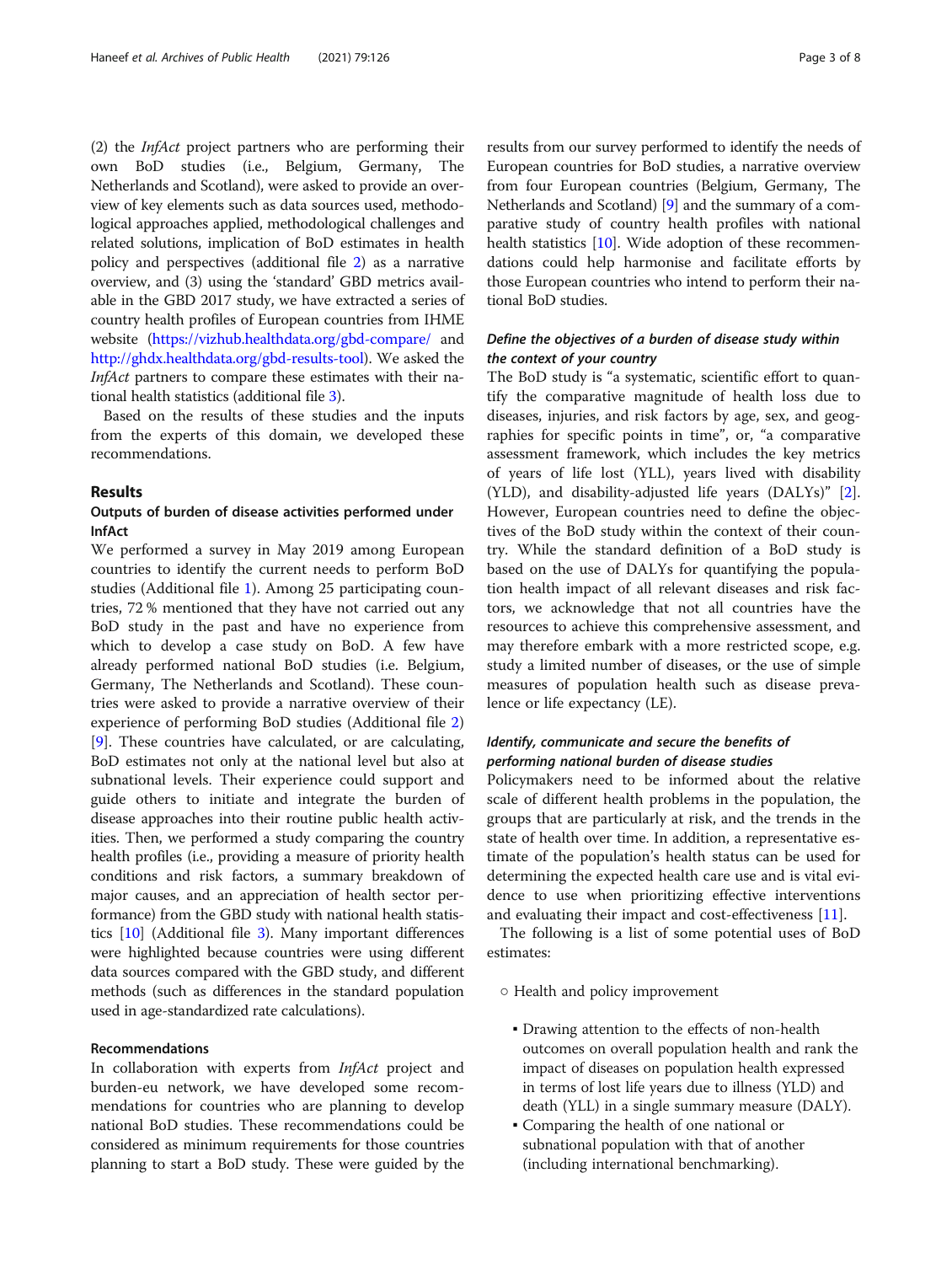- Monitoring changes over time in the health of a given population.
- Identifying and quantifying health inequalities within countries.
- Priority setting by health condition and risk factor.
- Informing debates on priorities for health service delivery and planning.
- Informing debates on priorities for research and development.
- Resource allocation

.

- Rational and proportionate allocation of resources: trends in specific conditions and differences in outcomes across ages and between sexes can yield insights about where new investments in health resources are needed.
- Analysing the potential benefits of health interventions for use in cost-effectiveness analyses [\[12\]](#page-7-0).

○ Data improvement and quality of the Health Information System

- Performing a national BoD study helps to appraise and improve the completeness and quality of available data to be used, consequently this helps to improve the country's health information system.
- Helping to build capacity
	- Performing a BoD study helps to build capacity in BoD assessment, and population health and epidemiology in general.
	- Relevant training programmes and workshops can increase awareness and build local capacity and expertise to use BoD methods.
- Strengthening collaborations
- BoD work can be used to strengthen collaborations within a country and with other countries and international organisations (such as WHO, IHME and through the burden-eu COST Action) to integrate and strengthen capacity in BoD assessments across Europe and beyond [\[8\]](#page-7-0).

# Secure access to the minimum required data sources

As a minimum data requirement to perform a BoD study, high quality cause specific mortality data (best differentiated at the level of three- or four-digit ICD-10 codes [International statistical Classification of Diseases and Related Health Problems-10th Revision]) and other disease-specific statistics are needed. These may include one or more of the following sources: national health administrative data sources (general practitioner registration, hospital discharge data and/or health insurance data), available disease-specific registries, health surveys, vital and causes of death statistics (i.e. census, birth, and death registries). Additional information can be integrated from the scientific literature or from the GBD study. Data used could be either linked or unlinked, at the individual level or at an aggregated level. It is essential to use the best available high-quality data. Which data sources are needed also depends on the objectives of the analyses. As a first step, causes of death and vital statistics can be used to calculate YLL, and later national health administrative data sources, registries, or health surveys can be used to determine disease prevalence and YLD.

# Ensure the minimum required capacity and capability is available to carry out burden of disease study

BoD assessments are a collaborative effort, particularly when they are performed across a widespread range of health conditions and risk factors. It provides an opportunity to mobilise the scientific knowledge and competencies with a multidisciplinary approach and networking from various domains. To perform a BoD study, the minimum required workforce would include epidemiologists, data managers, biostatisticians/statisticians, public health experts and demographers.

# Establish a clear governance structure for the burden of disease study and stakeholder engagement/involvement

National public health institutes are ideally placed to be responsible for or for co-ordinating, national BoD studies in collaborations with various partners to share their expertise. Stakeholder engagement is important at every stage [[13\]](#page-7-0) to share information, coordinate and obtain experts opinion on BoD indicators.

# Choose the appropriate methodological approaches

Countries undertaking their own analyses need to select appropriate approaches that fit within their country contexts. When making methodological choices about BoD methods, one should be aware of certain standardized methods proposed by the IHME if comparability with GBD is an aim. If country and subnational contexts are different from the GBD study, then these estimates will retain strong within-country value but their utility in comparison with GBD estimates are limited. This may not matter depending on the purpose of the estimates. Some reference guides are available that can help countries to follow various methodological approaches. For example, WHO 2001 a practical guide on national BoD studies [\[14\]](#page-7-0).

A recent study highlighting the key methodological decisions in national BoD assessment [\[15](#page-7-0)], the narrative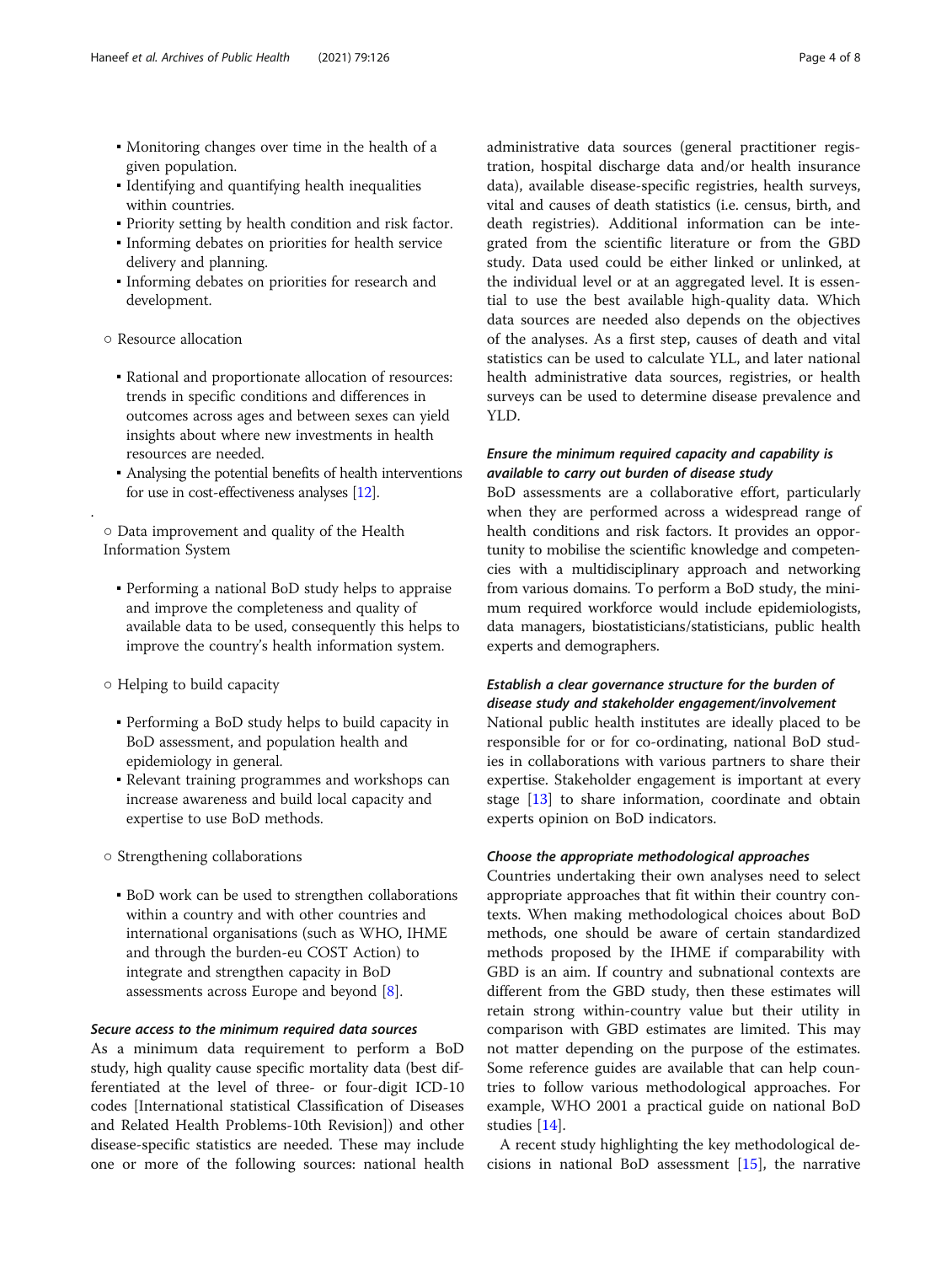overview of national BoD studies [[9\]](#page-7-0) and the comparison of country health profiles with national health statistics [[10\]](#page-7-0) have emphasized the importance of the following aspects of the methods used:

- Methodological choices comprise (some of these are optional ones, others demand a choice):
	- Use of national or GBD (standard/ideal) life tables to estimate YLL  $[16]$  $[16]$ : It is important to take into account that choosing a local life table for each year of estimation may invalidate comparisons over time unless the life table is retrospectively applied to previous years.
	- Methods used to redistribute garbage codes/illdefined death codes and invalid ICD-10 codes when making counts of death by cause [[4,](#page-7-0) [17\]](#page-7-0): The choice of an appropriate method to redistribute the garbage codes/ill-defined deaths codes is based on the types of identified garbage codes/ill-defined death codes in the given mortality database.
	- Use of bespoke national or GBD disability weights (DWs) and severity distributions when calculating YLDs [\[18\]](#page-7-0): The GBD DWs derive weights for all conditions in a consistent manner. Choosing an alternative set of DWs does invalidate comparison with countries the used a different set of DWs.
	- Multimorbidity adjustment method [\[19](#page-7-0)].
	- Methods for estimating uncertainty levels is optional whether to quantify uncertainty, and if so, whether to use a quantitative or qualitative approach.
	- Distribution of potential risk factors in population by age, sex and geographical level to calculate the relative risk (RR), attributable fraction (AR) and population attributable fraction (PAF) and to calculate risk attribution to disease burden.
- Geographic level (i.e., municipalities, metropolitan, subnational and national level).
- Choice of a reference population used in agestandardized rates calculations: The choice of a standard population is an arbitrary one. In countries with large population differentials between population groups, the choice can have a considerable impact on results. For European countries, it is likely to be most appropriate to use the 2013 European standard population (ESP2013) [[20\]](#page-7-0). For within country comparisons a local standard population may be more appropriate especially if the country has a markedly different age/sex structure from the rest of Europe.
- Data standards should align with existing data and metadata standards where appropriate: i.e. WHO approved terminologies/ontologies including ICD-10.

○ BoD indicators should be reported according to the GATHER (Transparency, as per Guidelines for Accurate and Transparent Health Estimates Reporting) guidelines [\[21\]](#page-7-0).

# Knowledge translation

The communication of BoD estimates to the policymakers and other public stakeholders is key to evidenceinformed policymaking and to support decision making about the allocation of resources. The results can be communicated by, for example, policy briefs, infographics, flow charts, powerful graphics, use understandable language. These ways of communication can be seen in a larger context of knowledge translation [\[22](#page-7-0)]. Applying the concept of knowledge translation can also be helpful to highlight research and data gaps or areas that needed to be improved.

# **Discussion**

The importance of BoD assessment has been well acknowledged. The BoD assessments could be performed as a national BoD study, or through collaborating with IHME's GBD study or using GBD estimates of prevalence or risk factors for some diseases where the data is not available in the country assessments for national BoD study. These approaches have their advantages and disadvantages. However, countries can make a decision to choose one approach for BoD assessment based on their country context.

# National burden of disease approach Advantages

There are several advantages of performing a national burden of disease study: First, it strengthens the scientific collaborations within a country and across countries through the involvement of disease, risk and methodology experts. Second, it helps developing expertise in BoD studies including design, data preparation, analysis, interpretation and translation of results to policymakers. Third, access to local data sources that are not publically available to researchers outside the country, could be used to produce local estimates. Fourth, using the best available and updated data can help to judge the quality of local data sources. Furthermore, it helps to identify the data gaps and to improve the quality of data. Fifth, it helps to establish a close relationship/link to national and subnational stakeholders and policymakers and to communicate the results for rational and proportionate allocation of resources. Six, it strengthens the transparency and accuracy in estimates based on well-known data sources and makes it easy to understand the methodological approaches used. Seventh, it allows subnational comparisons and can take into account the differences in the local health care system and surveillance.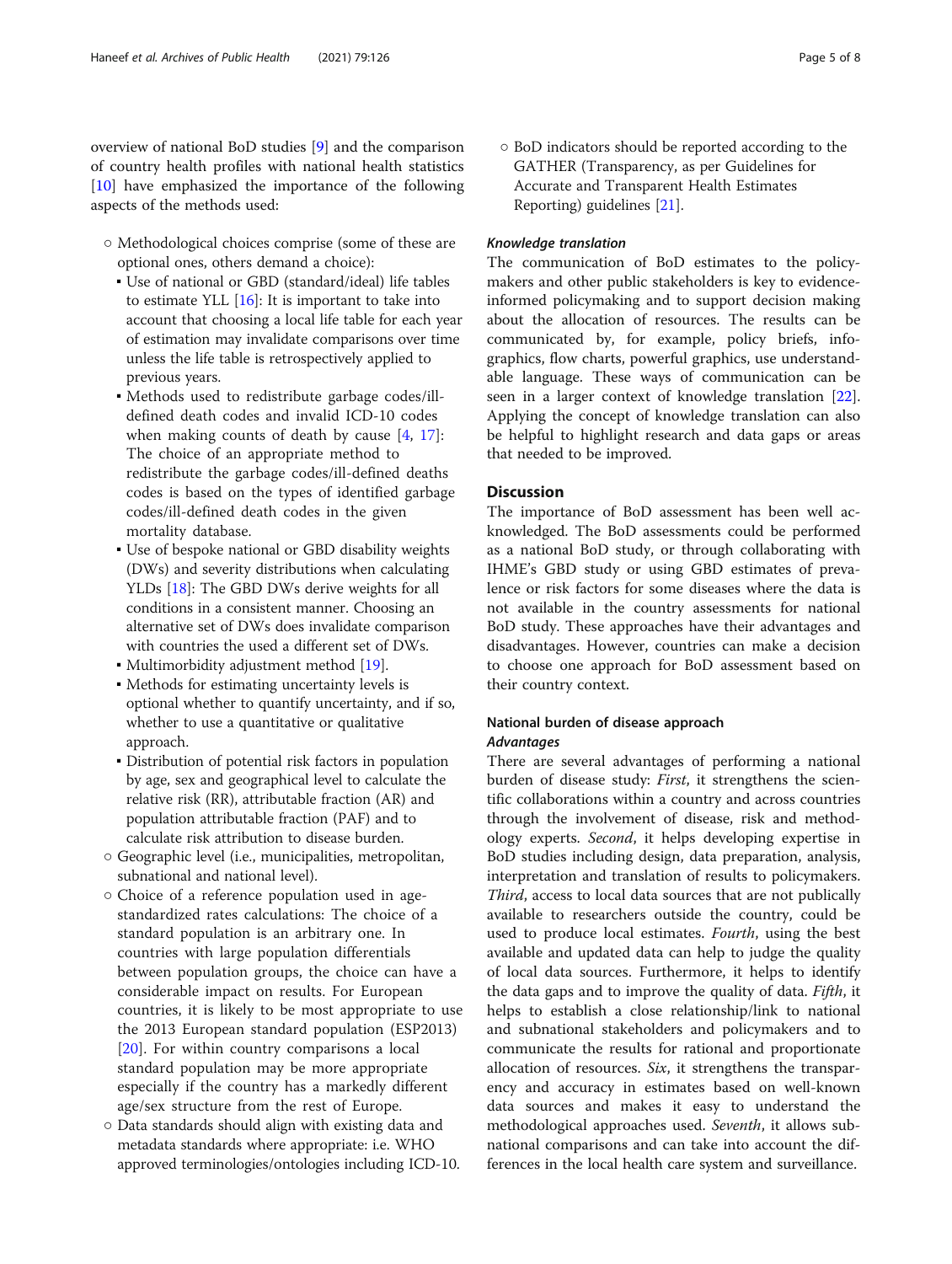#### Disadvantages

Despite several advantages, there are some downsides of the national burden of disease studies: First, it is a huge scientific and collaborative effort that requires resources and capacities to manage that. If countries have limited resources, it could be challenging. Second, lack of skills and experience in certain methodological aspects such as redistribution of garbage codes for causes of death, dealing with the uncertainty of estimates and correction of measurement bias of prevalence/incidence data. Third, national BoD approaches always take a lot of decisions making and make it difficult to compare the results directly to other studies. Greater transparency and the possibility of sub-national comparisons are bought at the cost of an overwhelming loss of international comparability. Fourth, in national BoD assessments where either more than one data source is available or a single data source, is worthy and better to use than relying on model estimations that can be based on no data from the country. However, the use of a single data source to reflect the disease occurrence may pose the risk of compositional bias in the estimates.

# Collaborating with IHME's GBD approach Advantages

There are several advantages in collaborating with the IHME'GBD approach. First, the estimates produced by the GBD approach are comparable across countries. Second, GBD applies specific methods to address the uncertainty bounds reflecting uncertainty in data inputs, data manipulations to correct for biases, and model selection. Third, the GBD approach evaluates all appropriate data sources to avoid the compositional risk of bias due to a single data source. Fourth, GBD produces a time series of estimates over the past 3 decades. Fifth, countries with limited resources can share their data with IHME (respecting GDPR), this collaboration can improve the quality of data sources used by IHME and can benefit the country as well. Sixth, there is a possibility of working together based on a MoU (Memorandum of Understanding) allowing some forms of technical exchange for methods while following your approach. Seventh, GBD has been fully compliant with GATHER guidelines since these were established and produces a wealth of information describing methods, data sources and changes in modelling decisions.

# Disadvantages

Despite some advantages, there are some downsides of this approach: First, GBD assessment takes into account different data sources and the local data sources may not be accessible that are used in the country to calculate the basic epidemiological indicators (prevalences/incidences)

or the recent estimates may not be communicated with the IHME. Therefore, the calculated estimates may not reflect the updated country situation. Second, the GBD approach involves complex modelling and computational procedures that make it challenging to understand the process behind these estimations. Third, there are some shifts in results from one GBD version to another and sometimes even for the same year and some of GBD's estimates fluctuate over time reflecting new data or new methods. However, data sparsity and biases affecting data sources can be challenging to make estimates more stable. This influences the knowledge translation of estimates with national stakeholders, so when results deviate that makes it difficult to communicate the underlying reasons of differences due to the complexity of the broad modelling process. As national public health agencies are accountable to Governments and therefore, are expected to provide the relevant explanation.

#### Current focus and remaining challenges

The current focus of these recommendations is to provide an opportunity to mobilise existing scientific knowledge and competencies with a multidisciplinary approach and to encourage networking from various domains at European and international levels. The proposed recommendations could be considered as minimum requirements for those countries planning to start a BoD study. To implement and to integrate BoD approaches in steering public health activities, the technical platform of burden-eu COST Action would provide operational support to achieve these objectives and would continue to strengthen scientific collaborations.

The previous study on comparisons of country health profiles with national health statistics has highlighted the importance of key aspects such as differences in data sources, choice of a standard population in age-standardized rate calculations, and the differences between methods used to calculate BoD estimates when developing BoD studies [[10\]](#page-7-0). One of the key challenges in producing the burden of disease indicators is the availability of updated, high quality, complete and reliable data sources. These aspects can have a substantial impact on the certainty upon which we can place upon estimates. These are the key areas where countries could invest to improve the quality of available data sources for reliable estimates and to build their capacity and skills for calculating BoD estimates at a small scale (i.e., including minimum number of diseases).

The strength of this study is that these recommendations were reviewed by BoD experts and may facilitate efforts to start, or to intergrate, the BoD approach in routine public health activities. These recommendations were developed based mainly on the current experience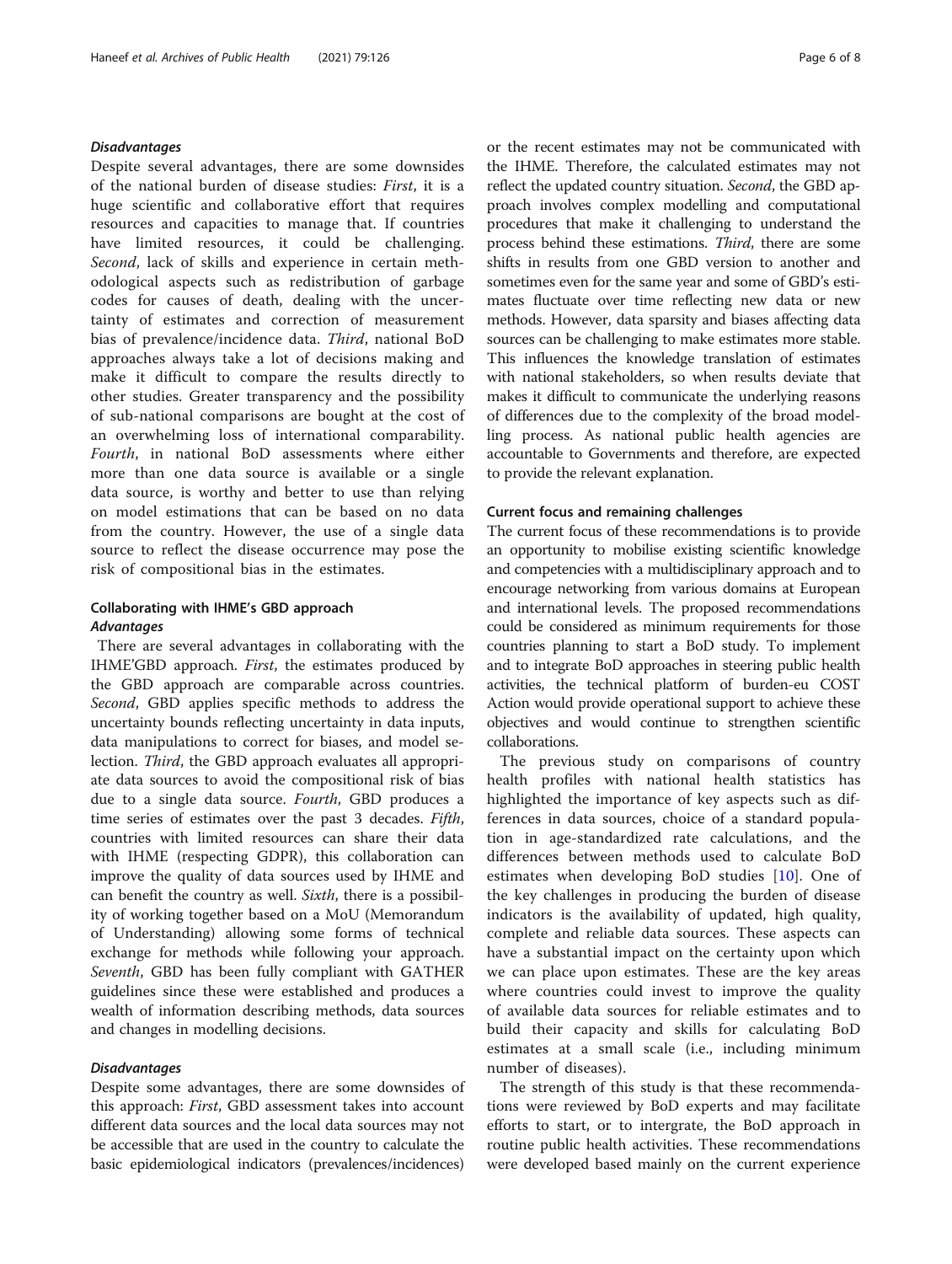<span id="page-6-0"></span>of using BoD approaches in the national public health insititutes of European Union countries and did not take into account the full experience of those research insitutes in each country who may be involved in additional BoD activities.

# Conclusions

The InfAct project is a European Commission Joint Action on Health Information, which has promoted the potential role of the burden of disease (BoD) approaches to improve the current European-Health Information System (EU-HIS). The InfAct BoD workshops have raised the awareness of the concept, the methods used to calculate estimates and their implications and uses in policymaking. The BoD is a collaborative effort built on shared experiences and techniques. The BoD approach is a systematic and scientific effort to quantify and compare the magnitude of health loss due to different diseases, injuries, and risk factors with estimates produced by demographic characteristics and geographies for either a single geographical location or several locations of interest for specific points in time. We acknowledge that not all countries have the resources to undertake such work, and may therefore start with a more restricted scope, e.g., a limited number of diseases, or the use of simple measure of population health such as disease prevalence or life expectancy. For those countries planning to start a BoD study, these recommendations and adoption of these proposed minimum requirements, would promote to harmonise and facilitate efforts by European countries.

#### Abbreviations

InfAct: Information for Action (i.e., joint action of European countries to establish a more sustainable health information system); burdeneu: European Burden of Disease Network; COST: European Cooperation in Science and Technology; BoD: Burden of Disease; EU: European Union; EU-HIS: European Health Information System; IHME: Institute for Health Mertics and Evaluation; GBD: Global Burden of Disease; DALYs: Disability Adjusted Life Years; DWs: Disability Weights; YLL: Years of Life Lost due to premature mortality; YLD: Years Lived with Disability; ESP2013: European Standard Population 2013; ICD: International Statistical Classification of Diseases and Related Health Problems; WHO: World Health Organization; GATH ER: Guidelines for Accurate and Transparent Health Estimates Reporting; MoU: Memorandum of Understanding

#### Supplementary Information

The online version contains supplementary material available at [https://doi.](https://doi.org/10.1186/s13690-021-00652-x) [org/10.1186/s13690-021-00652-x](https://doi.org/10.1186/s13690-021-00652-x).

Additional file 1. It describes the summary of survey results and the format of questionnaire used to identify the need of European countries for BoD studies.

Additional file 2. It describes the experience of countries performing their own burden of disease study as a case study report.

Additional file 3. It describes the study results comparing the country health profiles and national health statistics and inputs from different countries.

#### Acknowledgements

We acknowledge the kind support of Tesfaye Gemechu (Public Health England, United Kingdom) for extracting data of country health profiles from IHME (Institute for Health Metric & Evaluation) website. We acknowledge the following partners who contributed to comment on their country health profiles [\[10\]](#page-7-0): Austria: Robert Griebler (Austrian National Public Health Institute), Croatia: Jelena Dimnjakovic (National Institute of public health, division of health informatics and biostatistics), Cyprus: Vasos Scoutellas (Public health institute), Czech Republic: Šárka Daňková, Ondřej Májek (Institute of health information and statistics of Czech Republic), Denmark: Janne Tolstrup (National Institute of Public Health Denmark), Estonia: Jane Idavain (National Institute for Health Development), Finland: Hanne Tolonen (Finish Institute for healht and Welfare THL, Helsinki, Greece: Spyridon Goulas (Governmental Health Insurance Organization), France: Imane Keiderdan, Laure Carcaillon-Bentata, Annabelle Lopostolle, Pierre Arwidson, Romain Guignard (Santé Publique France), Ireland: Sheona Gilsenan (Department of Health Service Executive, Ireland), Italy: Brigid Unim (Department of cardiovascular, Endocrine-metabolic Diseases and Aging, ISS), Latvia: Laura Isaieva (Ministry of Health), Lithuania: Ausra Zelviene (Institute of Hygiene, Health information Centre), Norway: Simon Øverland (Norwegian Institute of Public Health), Poland: Anna Weszka (The Agency for Health Technology Assessment and Tariff System, Warsaw), Portugal: Ricardo Assunção (National Institute of Health Dr. Ricardo Jorge, Food and Nutrition Department, Lisbon), Romania: Ciprin Ursu (National Institute of Public Health), Serbia: Milena Šantrić Milićević (University of Belgrade, Faculty of Medicine, Institute of Social Medicine, School of Public Health and Health Management), Slovakia: Jan Cap (National Health Information Centre), Slovenia, Tina Lesnik (National Institute of Public Health [NIJZ], Ljubljana ), Sweden: Emilie Agardh (Karolinska Institute of Sweden), Rosita Claesson Wigand (Public Health Agency of Sweden), Jenny Börlin (Public Health Agency of Sweden), Spain: Rodrigo Sarmiento Saurez (National School of Public Health, Instituto de Salud Carlos III ), Wales: Ronan Lyons (University of Swansea).

#### Authors' contributions

Conceived and designed the study: RH JS AG BD HH TZ JN. Performed the study: RH JS. Analysis of the data, interpretation of the results and writing of the manuscript: All authors contributed. All authors read and approved the final manuscript.

#### Funding

This research has been carried out in the context of the project '801553 / InfAct', which has received funding from the European Union's Health Programme (2014–2020).

#### Availability of data and materials

Not applicable.

#### **Declarations**

Ethics approval and consent to participate Not applicable.

#### Consent for publication

All authors gave the consent for publication.

#### Competing interests

H. Van Oyen is one of the co-authors of this paper and the editor in chief of "Archives of Public Health". B. Devleesschauwer and H. Hilderink are the coauthors of this paper and are the editors of article collection on "burden of disease" of "Archives of Public Health. R. Haneef is the first author of this paper and the section editor of "health information system" of "Archives of Public Health". All other authors declare that they have no competing interests related to the work.

#### Author details

<sup>1</sup>Department of Non-Communicable Diseases and Injuries, Santé Publique France, 12 rue du Val d'Osne, 94415 Saint-Maurice Cedex, France. <sup>2</sup>Health Improvement, Public Health England, London, UK. <sup>3</sup>Department of Epidemiology and Public Health, Sciensano, Brussels, Belgium. <sup>4</sup>Department of Veterinary Public Health and Food Safety, Ghent University, Merelbeke, Belgium. <sup>5</sup>Public Health Scotland, Edinburgh, Scotland, UK. <sup>6</sup>Department of Epidemiology and Health Monitoring, Robert Koch-Institute, Berlin, Germany. <sup>7</sup> Centre for Public Health Forecasting, National Institute for Public Health and the Environment (RIVM), Bilthoven Utrecht, Utrecht, The Netherlands.